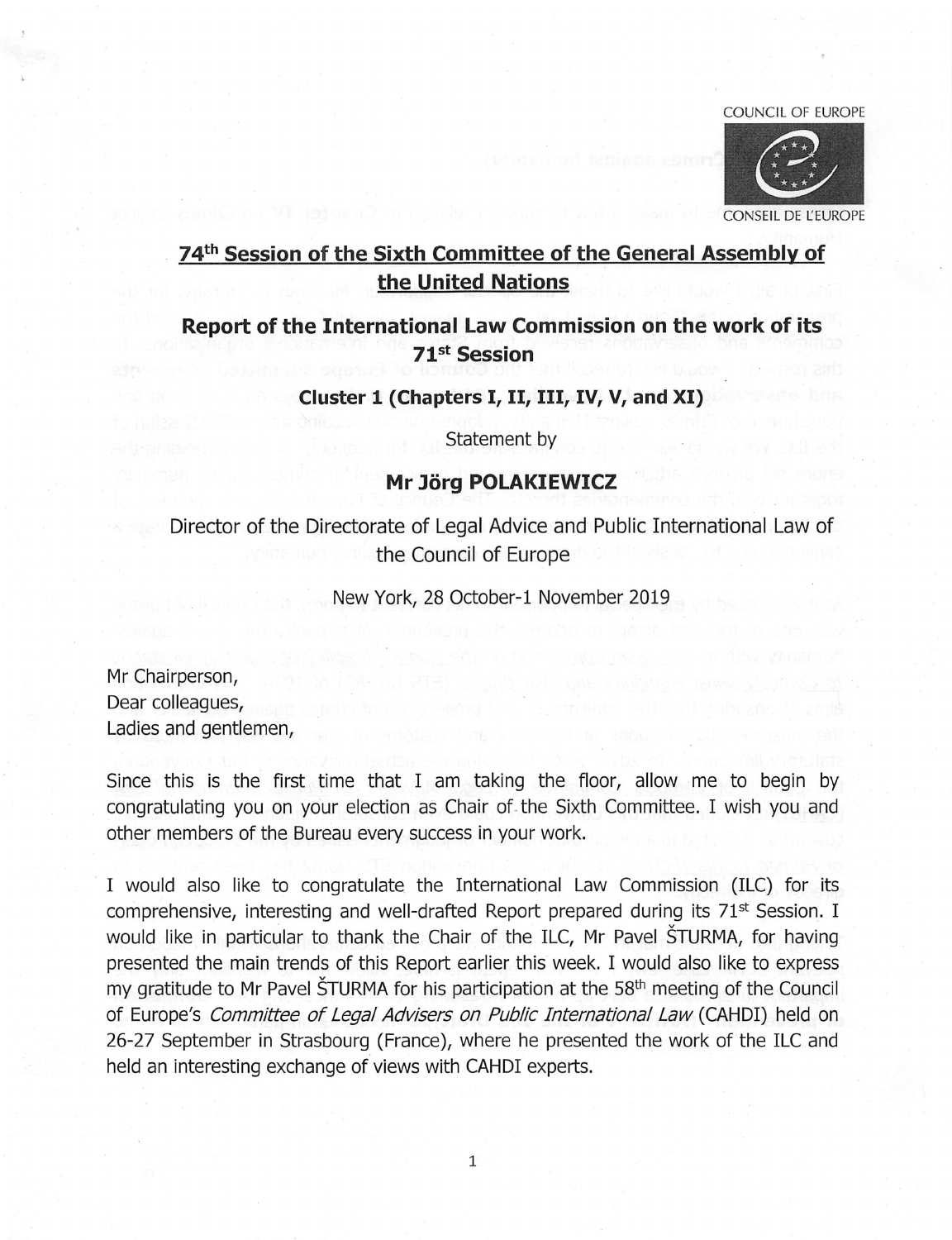#### Chapter IV (Crimes against humanity)

Please allow me to make a few remarks in relation to **Chapter IV** on Crimes against Humanity.

First of ali, I would iike to thank the Special Rapporteur, Mr Sean D. Murphy, for the preparation of his "Fourth Report on crimes against humanity" which also included the comments and observations received from States and international organisations. In this respect, I would like to recall that the **Council of Europe submitted comments** and observations on 21 November 2017 to the Draft Articles on Prevention and Punishment of Crimes against Humanity, adopted on first reading at the 69<sup>th</sup> Session of the ILC. We would also like to congratulate the ILC for adopting on second reading the entire set of draft articles on prevention and punishment of crimes against humanity together with the commentaries thereto. The Council of Europe welcomes the work of the ILC in this field and supports the recommendation of the Commission to elaborate a convention on the basis of the draft articles on crimes against humanity.

As it was noted by the Special Rapporteur in his different Reports, the Council of Europe was one of the first actors to address the prevention of impunity for crimes against humanity with its *European Convention on the Non-Applicability of Statutory Limitation* to Crimes against Humanity and War Crimes (ETS No. 82) of 1974. This Convention aims at ensuring that the punishment and prosecution of crimes against humanity and the most serious violations of the laws and customs of war are not prevented by statutory limitations. In 2016, when assessing the actual relevance of this Convention, the Council of Europe's Committee of Legal Advisers on Public International Law (CAHDI) concluded that this Convention could even constitute evidence of international custom as reflected in an important number of judgments issued by the *European Court* of Human Rights (ECtHR) in which this Convention ETS No.82 has been referred to directly or indirectly.

Taking into account that in our comments we provided comprehensive information on relevant ECHR case law, I will not repeat it here. Allow me to highlight only the important jurisprudence built up by our Strasbourg Court concerning the "Obligation" of prevention" (Article 4 of the ILC Draft) as mentioned in paragraph 10 of the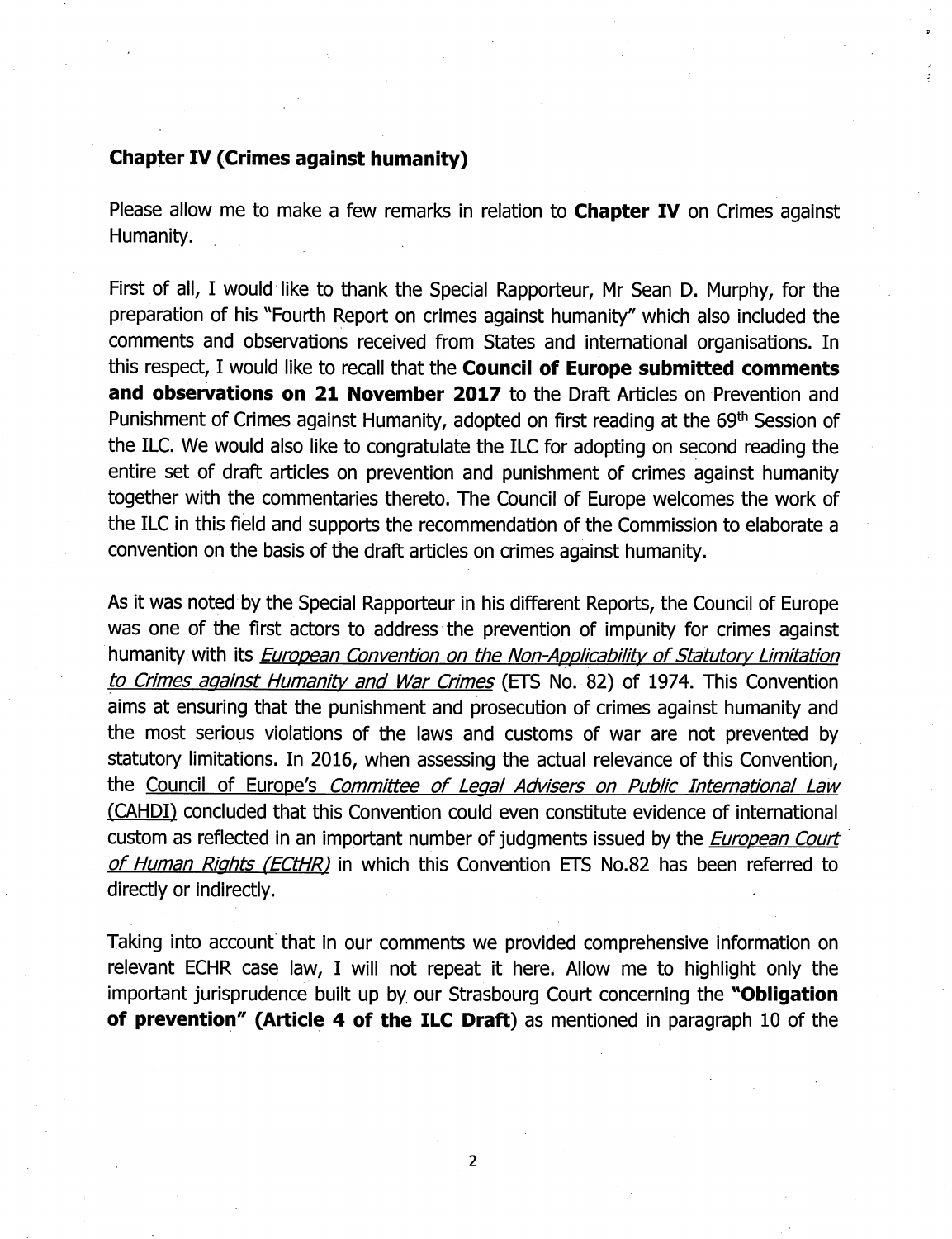Commentary to this Draft Article 4: "[...] States parties have an obligation, pursuant to article 3 of the Convention [ECHR] to prevent torture and other forms of ill-treatment." $1$ 

Furthermore, the extensive ECHR case law concerning "non-refoulement" under Draft **Article 5** is also well reflected in the ILC Report (see for instance paragraph 10, page 65, and footnotes 275 to  $277$ <sup>2</sup>.

In our written comments we also underlined that the Council of Europe attaches and continues to attach great Importance to actions under national legislation to ensure the end of impunity for offences constituting crimes against humanity. Therefore, we particularly welcome Draft Articles 6 and 7 in order to ensure that crimes against humanity constitute offences under national law as well as to establish jurisdiction over such offences.

We welcome **Draft Article 12**, which addresses the rights of victims, witnesses and other affected persons. The protection and assistance of victims as well as reparation to them are key elements of a successful rule of law-based criminal justice response to the most serious crimes of concern to the International community. The Council of Europe has a long-standing practice and experience in this field and has created a legal corpus where the victims  $-$  and the witnesses  $-$  are placed at the very heart of the justice system. For instance, the 1983 European Convention on the Compensation of Victims of Violent Crimes<sup>3</sup> obliges States Parties to compensate the victims of intentional and violent offences resulting in bodily injury or death. In addition, the Committee of Ministers of the Council of Europe adopted several Recommendations addressed to the governments of member states.<sup>4</sup>

Moreover, several conventions concluded within the framework of the Council of Europe contain binding provisions in relation to the assistance and compensation to victims of

<sup>&</sup>lt;sup>1</sup> See for instance ECtHR, A v. United Kingdom, Judgment of 23 September 1998 and ECtHR, O'Keeffe v. Ireland [Grand Chamber], Judgment of 28 January 2014.

<sup>&</sup>lt;sup>2</sup> ECtHR, Saadi v. Italy, Judgemet of 28 February 2008; ECtHR, Chentiev and Ibragimov v. Slovakia, Decision as to admissibility of 14 September 2010; ECtHR, Soldatenko v. Ukraine, Application No. 2440/07, Judgment of 23 October 2008, Fifth Section; Othman (Abu Qatada) v. United Kingdom, Judgment of 17 January 2012.

<sup>&</sup>lt;sup>3</sup> The European Convention on the Compensation of Victims of Violent Crimes (ETS No. 116) was opened for signature on 24 November 1983 and entered into force on 1 February 1988. To date, the Convention has received 26 ratifications/accessions and 8 signatures.

<sup>&</sup>lt;sup>4</sup> Recommendation Rec(2005)9 of the Committee of Ministers to member States on the protection of witnesses and collaborators of justice adopted by the Committee of Ministers on 20 April 2005 at the 924<sup>th</sup> meeting of the Ministers' Deputies. Recommendation Rec(2006)8 of the Committee of Ministers to member states on assistance to crime victims adopted by the Committee of Ministers on 14 June 2006 at the 967<sup>th</sup> meeting of the Ministers' Deputies.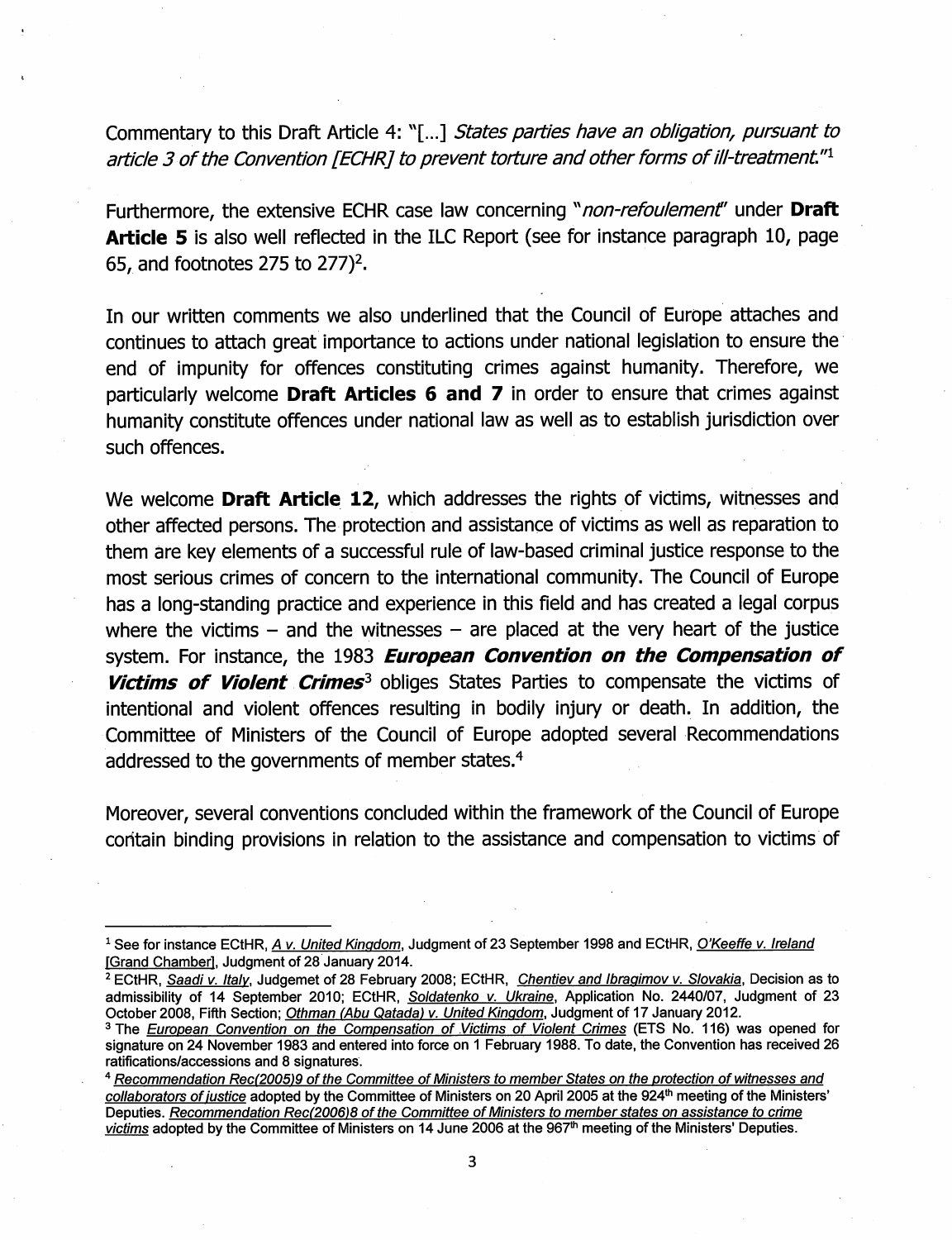most serious crimes such as terrorism<sup>5</sup>, trafficking in human beings<sup>6</sup> and violence against women.<sup>7</sup> The rights of victims of international crimes have further been addressed by the ECtHR. For instance, in the *Jelic*<sup>8</sup> case the Court held in 2014 that the relatives of victims of a war crime had a right to an investigation into the circumstances in which their relatives died, and a prosecution against those responsible. Furthermore, the Revised Guidelines of the Committee of Ministers of the Council of Europe on the protection of victims of terrorist acts<sup>9</sup> aim at recalling the measures to be taken by the member States in order to support and protect the fundamental rights of any person who has suffered direct physical or psychological harm as a result of a terrorist act, and, in appropriate circumstances, of their close family by incorporating the following four lines of action: implementing a general legal framework to assist victims, providing assistance to victims in legal proceedings, raising public awareness of the need for societal recognition of victims - including the role of the media -, and involving victims of terrorism in the fight against terrorism.<sup>10</sup> In short, the Council of Europe strongly believes in the need of adopting a holistic approach in addressing the different needs of victims of crimes.

We welcome the references to the case-law of the European Court on Human Rights regarding the rights of victims in paragraphs 5 and 24 of the Commentary to Draft Article 12.

To conclude, I would like to underline that the Council of Europe has a long-standing practice and experience in the field of international cooperation in criminal matters, mainly as regards mutual legal assistance and extradition (Draft Articles 13 and 14 of the ILC Draft Articles), which are without any doubt a key element for improving the effectiveness and efficiency of the punishment and prosecution of crimes against humanity. Indeed, states providing each other mutual legal assistance and, if the case

<sup>&</sup>lt;sup>5</sup> See Article 13 of the Council of Europe Convention on the Prevention of Terrorism (CETS No.196). The Convention was opened for signature on 16 May 2005 and entered into force on 1 June 2007. To date, the Convention has received 39 ratifications/accessions and 9 signatures.

<sup>&</sup>lt;sup>6</sup> See, Chapter III of the Council of Europe Convention on Action against Trafficking in Human Beings (CETS No.197). The Convention was opened for signature on 16 May 2005 and entered into force on 1 February 2008. To date, the Convention has received 47 ratifications/accessions.

<sup>&</sup>lt;sup>7</sup> See Article 30 of the Council of Europe Convention on preventing and combating violence against women and domestic violence (CETS No.210). The Convention was opened for signature on 11 May 2011 and entered into force on 1 August 2014. To date, the Convention has received 34 ratifications and 12 signatures.

<sup>&</sup>lt;sup>8</sup> ECtHR, Jelić v. Croatia, no. 57856/11, Chamber judgment of 12 June 2014.

<sup>&</sup>lt;sup>9</sup> Revised Guidelines of the Committee of Ministers on the protection of victims of terrorist acts, document prepared by the Steering Committee for Human Rights (CDDH) adopted at the 127<sup>th</sup> Session of the Committee of Ministers of the Council of Europe on 19 May 2017 in Nicosia (Cyprus).

<sup>&</sup>lt;sup>10</sup> Report of the Secretary General of the Council of Europe "The fight against violent extremism and radicalisation leading to terrorism"(CM(2016)64) presented at the 126<sup>th</sup> Session of the Committee of Ministers (Sofia, 18 May 2016).